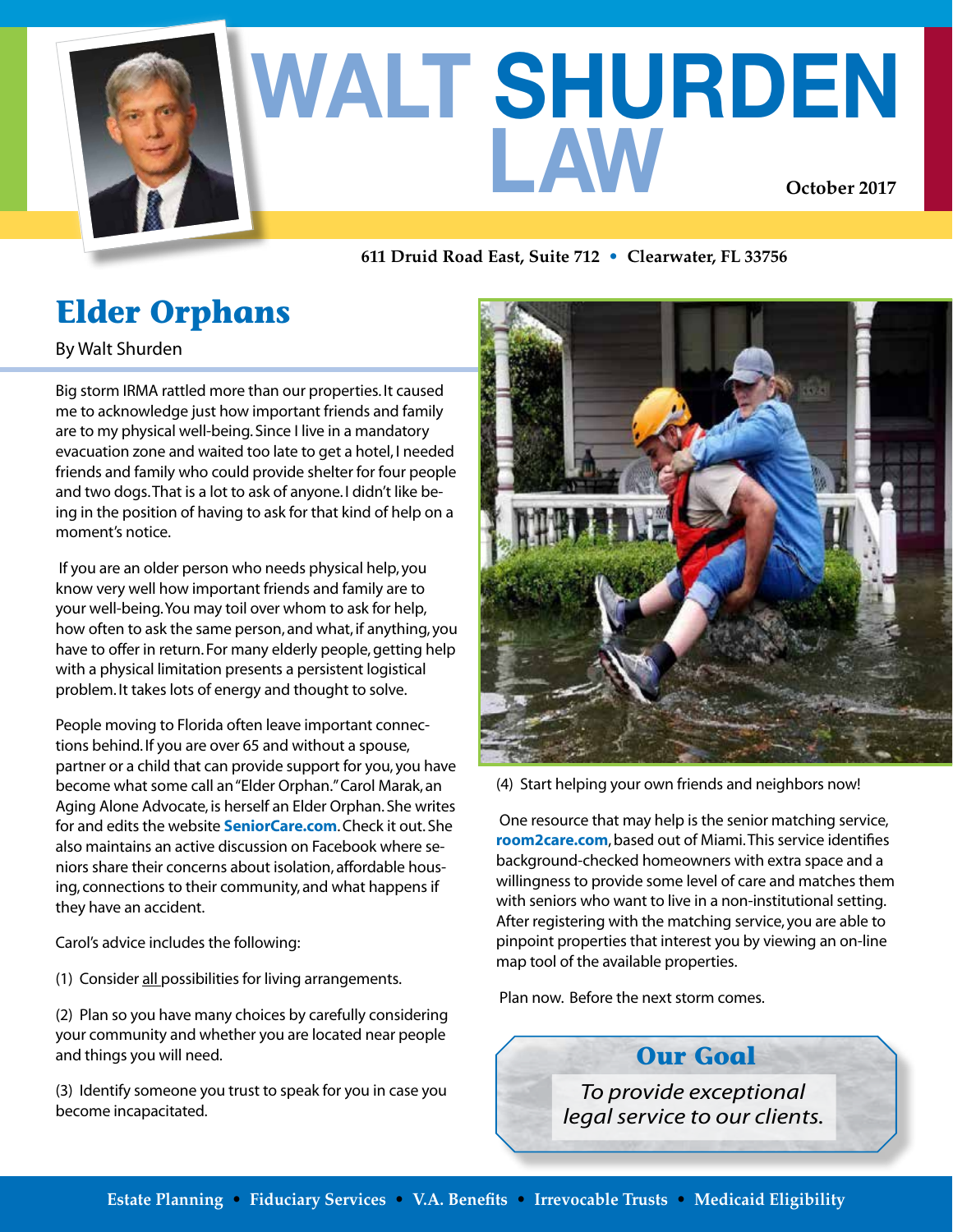### **October 29th is National Cat Day**



**Estate Planning • Fiduciary Services • V.A. Benefits • Irrevocable Trusts • Medicaid Eligibility**

**Kathy's Kitties**

 $\mathbf{r}$ 

SO. I STARTED DOING **THE SAME THING TO THEM AT FUNERALS** 

 $\begin{array}{c} \bullet \\ \bullet \end{array}$  $\bullet$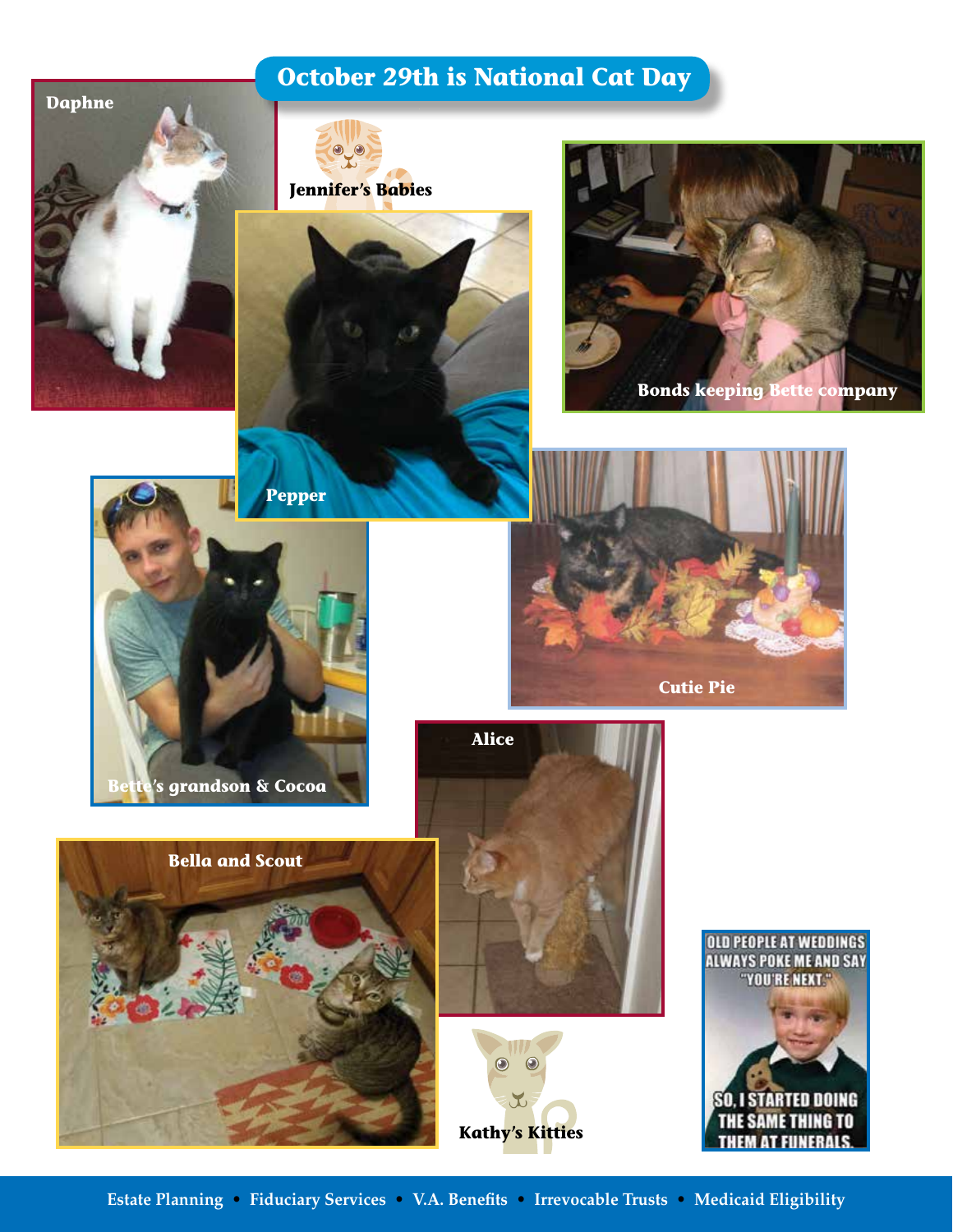## **This Month's Spotlight**



#### **Terri Ziegler**

Terri Ziegler has been volunteering with Ruth's Promise one day a week for nine years. Ruth's Promise is an Adult Day Program that gives caregivers a break. Terri is especially suited for this service with her background as a geriatric nurse.

Terri and her husband moved here from St. Louis, MO in 1990. Since moving to Florida Terri has served on the Board of Directors of Gulf Coast Jewish Families & Community Services, Botanical Gardens, and Lutheran Apartments, a subsidized housing establishment for senior citizens.

**Jen's Favorite Chicken Salad Recipe**

#### **Ingredients**

- 3/4 cup mayonnaise
- 1/2 cup buttermilk
- 1/4 cup whole-grain mustard
- 1-1/2 teaspoons dried Italian seasoning
- 1/2 teaspoon cayenne
- Juice of 1/2 lemon
- 4 cup cold fried chicken,
- cut into large dice (5 to 8 pieces of breasts and thighs)
- 1/4 cup chopped fresh parsley
- 3 stalks celery, diced
- 3 green onions, sliced
- Kosher salt and freshly ground black pepper
- 4 croissants, split

#### **Directions**

In a large bowl, whisk together the mayonnaise, buttermilk, mustard, Italian seasoning, cayenne and lemon juice. Add the chicken, parsley, celery and green onions, and toss to coat in the dressing. Season with salt and pepper. Let the chicken salad hang out for 30 minutes or so to allow the flavors to marry. Divide evenly among the croissants. Serve.

*Courtesy of Damaris Phillips of the Food Network*

Thank you Terri for your service.



## *IN OUR EAR*

### **Should I prepay my Funeral Expenses?**

There are several advantages to prepaying for your funeral. Some of them are:

- Helps ease the emotional stress on your family at the time of your death;
- You can make the arrangements that you want and not have to depend on the opinions of others;
- If you have a specific plot that you like, it might not still be available by the time you need it; and
- It might be less expensive if you pay today's prices for tomorrow's services

There are many different ways to prepay your funeral arrangements. You should check them all out before making a final decision at any age.